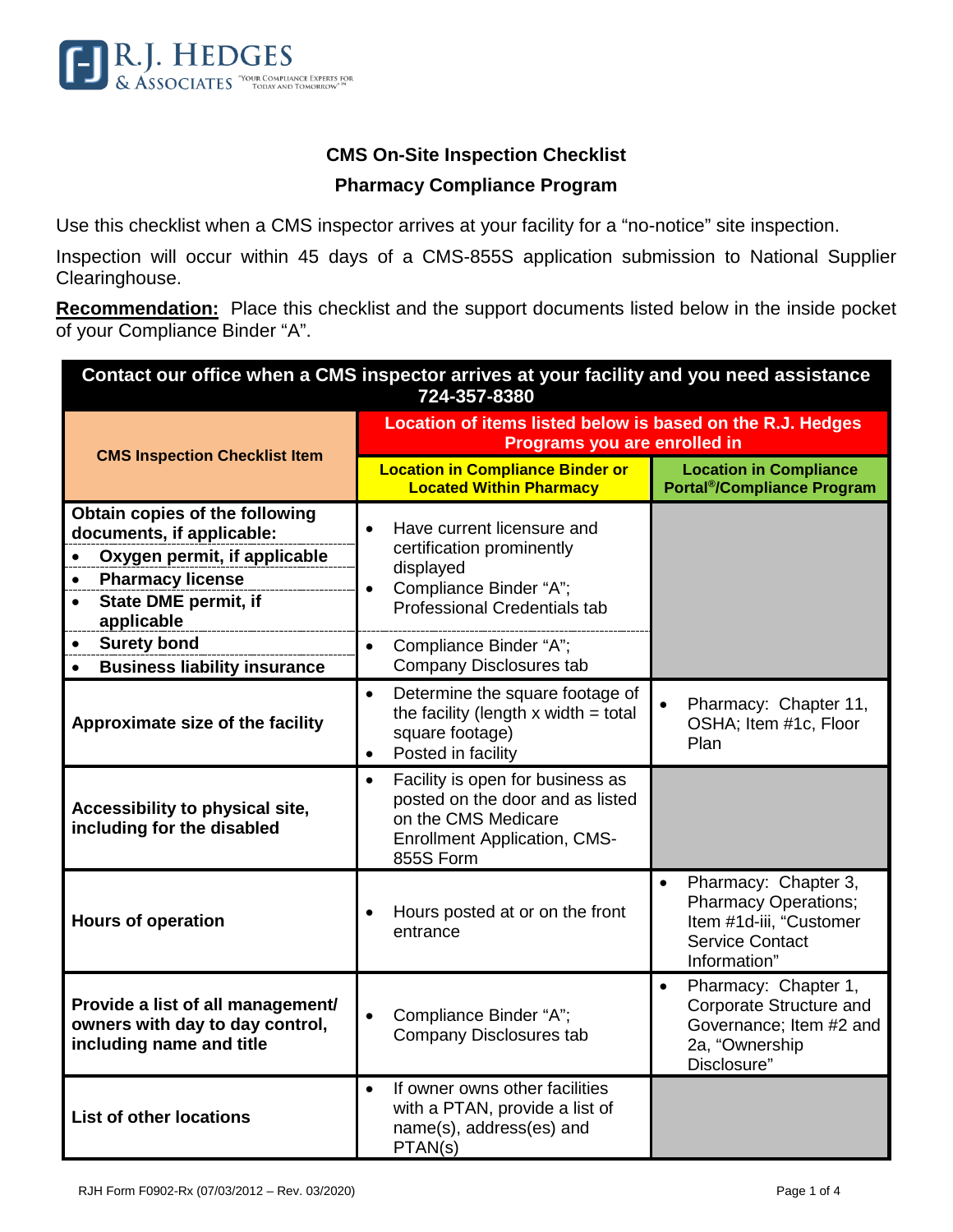

| Contact our office when a CMS inspector arrives at your facility and you need assistance<br>724-357-8380                                                          |                                                                                                                                                                                                                                                                                                                                    |                                                                                                                                                                                                                                            |  |
|-------------------------------------------------------------------------------------------------------------------------------------------------------------------|------------------------------------------------------------------------------------------------------------------------------------------------------------------------------------------------------------------------------------------------------------------------------------------------------------------------------------|--------------------------------------------------------------------------------------------------------------------------------------------------------------------------------------------------------------------------------------------|--|
| <b>CMS Inspection Checklist Item</b>                                                                                                                              | Location of items listed below is based on the R.J. Hedges<br>Programs you are enrolled in                                                                                                                                                                                                                                         |                                                                                                                                                                                                                                            |  |
|                                                                                                                                                                   | <b>Location in Compliance Binder or</b><br><b>Located Within Pharmacy</b>                                                                                                                                                                                                                                                          | <b>Location in Compliance</b><br><b>Portal<sup>®</sup>/Compliance Program</b>                                                                                                                                                              |  |
| Patient records should include<br>the following:                                                                                                                  | Patient files for Part B Meds<br>$\bullet$<br>available for review                                                                                                                                                                                                                                                                 | <b>Blank documents</b>                                                                                                                                                                                                                     |  |
| Physician ordering/referral<br>documentation                                                                                                                      | In patient billing records<br>$\bullet$<br>2019 and earlier: Detailed<br>$\Omega$<br>Written Order and/or Written<br><b>Order Prior to Delivery</b><br>Effective January 1,<br>$\circ$<br>2020: Standard Written<br>Order which is equivalent to<br>the Treating Medical<br>Practitioner's written or<br>ePrescribing prescription | Pharmacy: Chapter 3,<br>$\bullet$<br><b>Pharmacy Operations;</b><br>Item #1e-i - vii, Detailed<br>Written Orders and<br><b>Written Orders Prior to</b><br>Delivery                                                                         |  |
| <b>Documentation of delivery</b>                                                                                                                                  |                                                                                                                                                                                                                                                                                                                                    | Pharmacy: Chapter 3,<br>$\bullet$<br><b>Pharmacy Operations;</b><br>Item #1d-i, "Receipt of<br><b>Goods and Services"</b>                                                                                                                  |  |
| <b>Documentation of</b><br>maintenance, repairs, or<br>exchanges                                                                                                  | Only available with DME<br>program                                                                                                                                                                                                                                                                                                 |                                                                                                                                                                                                                                            |  |
| Proof of supplier provided<br>equipment warranty                                                                                                                  |                                                                                                                                                                                                                                                                                                                                    | Pharmacy: Chapter 3,<br><b>Pharmacy Operations;</b><br>Item #1d-i, "Receipt of<br><b>Goods and Services"</b><br>third and fourth<br>paragraphs                                                                                             |  |
| Proof of supplier advice to<br>beneficiary of option to rent or<br>purchase inexpensive or<br>routinely purchased<br>equipment and of the capped<br>rental policy |                                                                                                                                                                                                                                                                                                                                    | Pharmacy: Chapter 3,<br><b>Pharmacy Operations;</b><br>Item #1d-ii, "Capped<br><b>Rental Service"</b><br>Pharmacy: Chapter 3,<br><b>Pharmacy Operations;</b><br>Item #1d-iv, "Terms and<br>Conditions of<br><b>Rental/Purchase Service</b> |  |
|                                                                                                                                                                   |                                                                                                                                                                                                                                                                                                                                    | Agreement"                                                                                                                                                                                                                                 |  |
| Proof that supplier provides<br>beneficiary with written<br>information and instruction on<br>safe, effective use of Medicare<br>covered items                    | User guide is either on or inside<br>the DME container<br>Safety information<br>Operation/maintenance manual                                                                                                                                                                                                                       | Pharmacy: Chapter 3,<br>$\bullet$<br><b>Pharmacy Operations;</b><br>Item #1d-i, "Receipt of<br><b>Goods and Services"</b><br>third paragraph                                                                                               |  |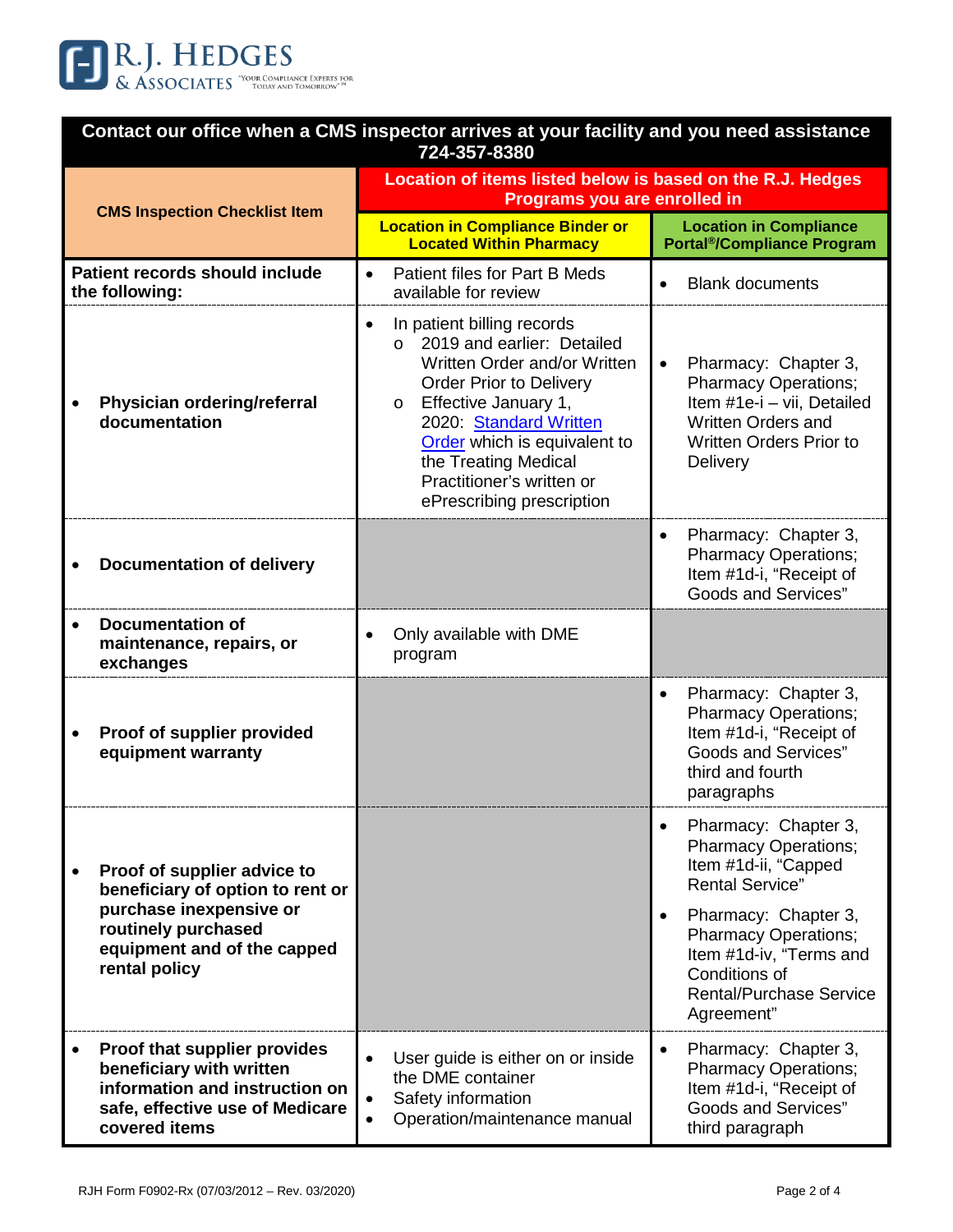

| Contact our office when a CMS inspector arrives at your facility and you need assistance<br>724-357-8380                                                                        |                                                                                                                                                                 |                                                                                                                                                                                                                    |  |
|---------------------------------------------------------------------------------------------------------------------------------------------------------------------------------|-----------------------------------------------------------------------------------------------------------------------------------------------------------------|--------------------------------------------------------------------------------------------------------------------------------------------------------------------------------------------------------------------|--|
| <b>CMS Inspection Checklist Item</b>                                                                                                                                            | Location of items listed below is based on the<br>R.J. Hedges Programs you are enrolled in                                                                      |                                                                                                                                                                                                                    |  |
|                                                                                                                                                                                 | <b>Location in Compliance Binder or</b><br><b>Located Within Pharmacy</b>                                                                                       | <b>Location in Compliance</b><br><b>Portal<sup>®</sup>/Compliance Program</b>                                                                                                                                      |  |
| <b>Complaint policy &amp; procedure</b><br>and complaint log                                                                                                                    | Compliance Binder "B"; Quality<br>$\bullet$<br>Assurance and Performance<br>Management tab                                                                      | Pharmacy: Chapter 7,<br>$\bullet$<br>Quality Assurance; Item<br>#3, "Complaints to<br>Covered Entity"<br>Pharmacy: Chapter 7,<br>$\bullet$<br><b>Quality Assurance; Item</b><br>#3a, "Patient Complaint<br>Record" |  |
|                                                                                                                                                                                 |                                                                                                                                                                 | Pharmacy: Chapter 7,<br>$\bullet$<br>Quality Assurance; Item<br>#3b, "Patient Complaint<br>Log"                                                                                                                    |  |
| <b>Business phone number</b>                                                                                                                                                    | Copy of phone bill<br>$\bullet$                                                                                                                                 |                                                                                                                                                                                                                    |  |
| <b>Comprehensive liability</b><br>insurance policy and/or the<br>Certificate of Insurance showing<br>NSC as the certificate holder with<br>PO Box 100142, Columbia, SC<br>29202 | Compliance Binder "A";<br>Company Disclosures tab                                                                                                               |                                                                                                                                                                                                                    |  |
| <b>Required licenses, including</b><br>zoning                                                                                                                                   | Have current licensure and<br>$\bullet$<br>certification prominently<br>displayed<br>Compliance Binder "A";<br>$\bullet$<br><b>Professional Credentials tab</b> |                                                                                                                                                                                                                    |  |
| Invoices and/or contracts to<br>verify the purchase of Part B<br><b>Meds</b><br>NOTE: Must have signed<br>agreements with<br>vendors/wholesalers                                | Keep in front cover of HIPAA<br>$\bullet$<br><b>Binder</b>                                                                                                      | Pharmacy: Chapter 3,<br>$\bullet$<br><b>Pharmacy Operations;</b><br>Item #1d-i, "Receipt of<br><b>Goods and Services"</b><br>second paragraph                                                                      |  |
| Service, maintenance, or<br>replacement of DME items                                                                                                                            |                                                                                                                                                                 | Pharmacy: Chapter 3,<br>$\bullet$<br><b>Pharmacy Operations;</b><br>Item #1d-iv, "Terms and<br>Conditions of<br><b>Rental/Purchase Service</b><br>Agreement"                                                       |  |